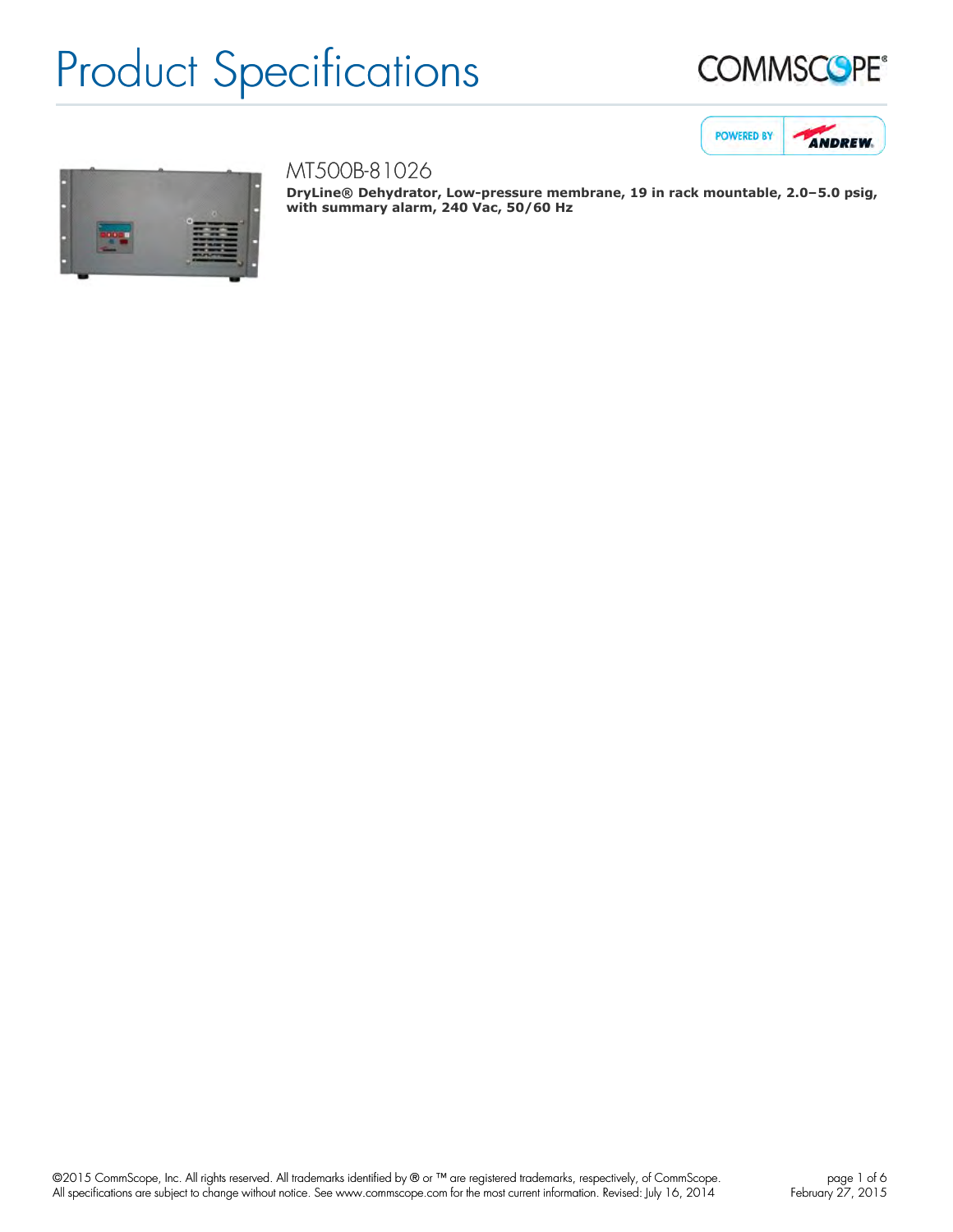

**ANDREW.** 

**POWERED BY** 

#### MT500B-81026

## **Outline Drawing–Front**

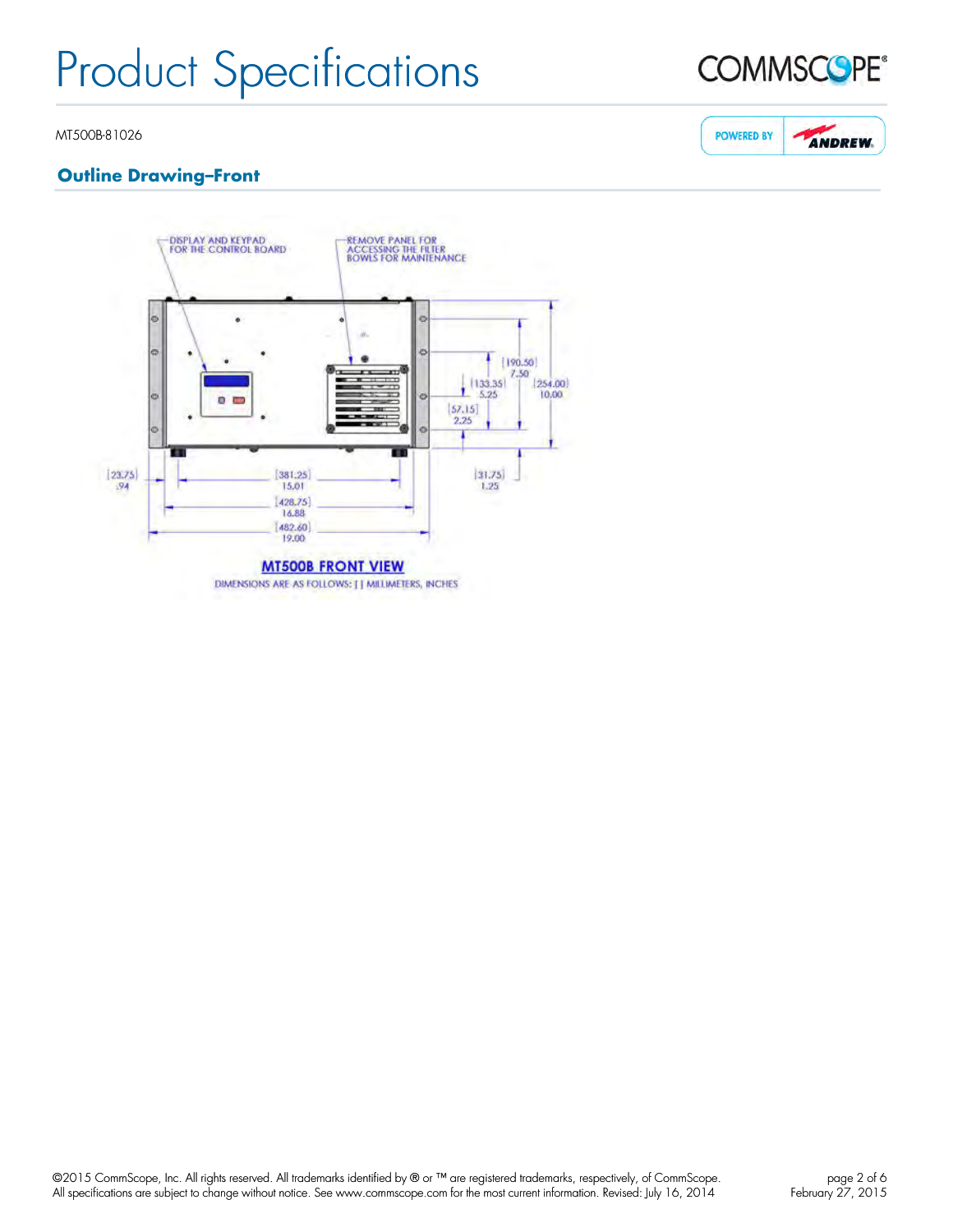

## **Outline Drawing–Side**







©2015 CommScope, Inc. All rights reserved. All trademarks identified by ® or ™ are registered trademarks, respectively, of CommScope. All specifications are subject to change without notice. See www.commscope.com for the most current information. Revised: July 16, 2014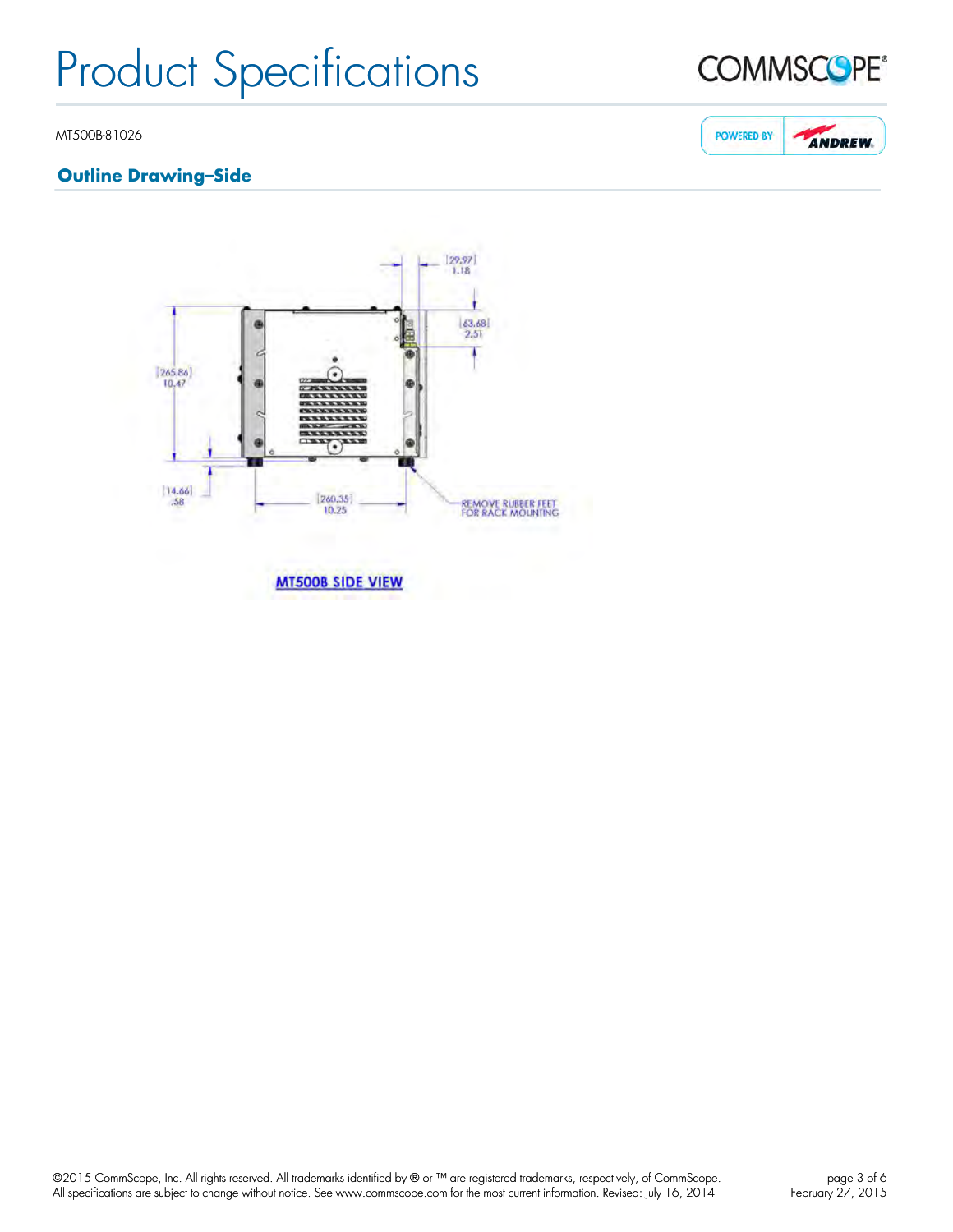

**ANDREW.** 

**POWERED BY** 

MT500B-81026

## **Outline Drawing–Back**



**MT500B BACK VIEW**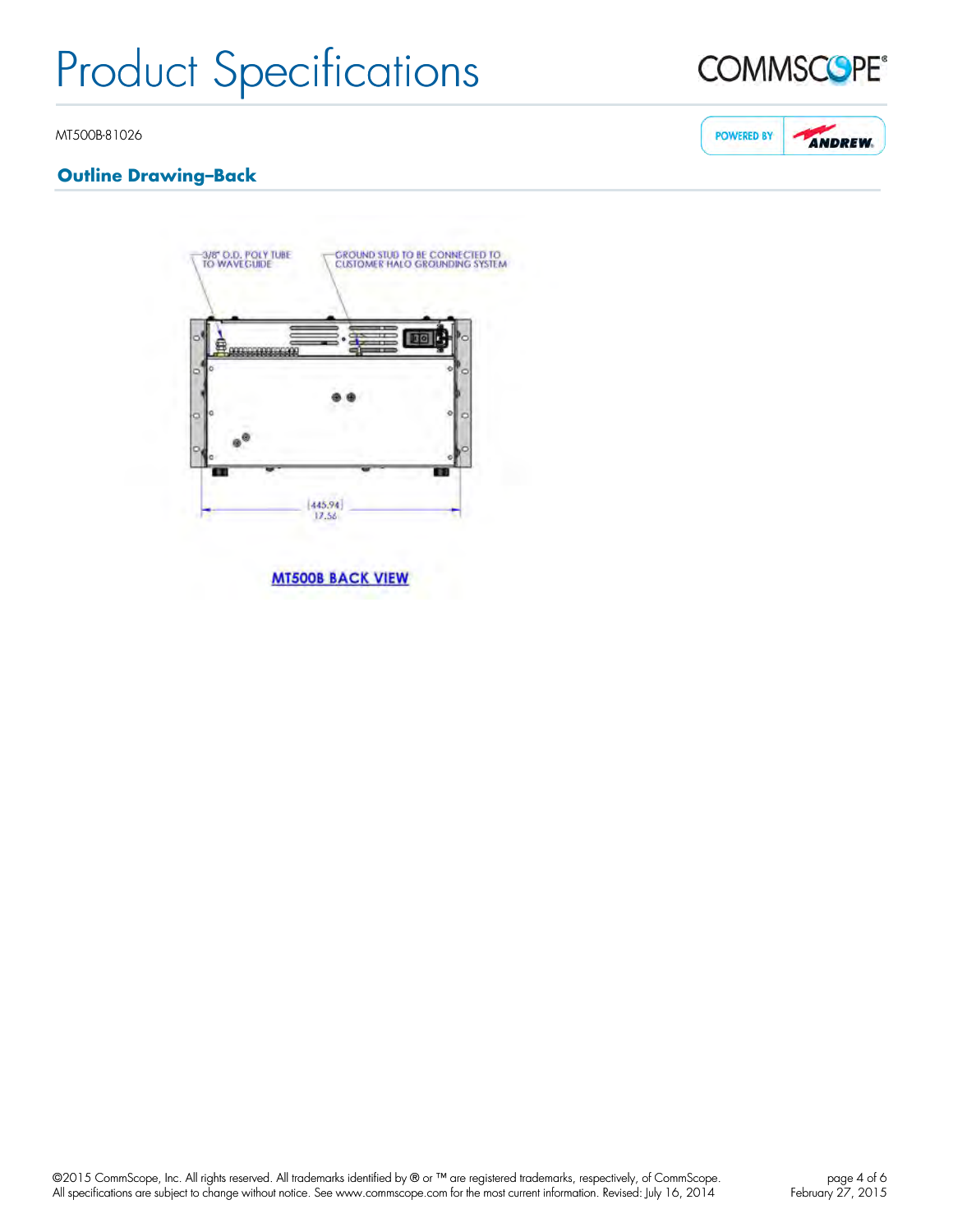

**ANDREW.** 

**POWERED BY** 

#### MT500B-81026

## **Outline Drawing–Top**



#### **MT500B TOP VIEW**

### **Alarm**

| Alarm Type         | Summary                  |
|--------------------|--------------------------|
| Excess-Run Alarm   | 10 minutes, factory set  |
| Low-Pressure Alarm | 68 mbar   7 kPa   1 psig |

#### **Dimensions**

| Net Weight             | 16.0 kg   35.4 lb  |
|------------------------|--------------------|
| Product Depth          | 320.0 mm   12.6 in |
| Product Height         | 164.1 cm   10.4 in |
| Product Width          | 431.8 mm   17.0 in |
| Gross Weight, Packed   | 17.7 kg   39.1 lb  |
| Product Depth, Packed  | 533.4 mm   21.0 in |
| Product Height, Packed | 355.6 mm   14.0 in |
| Product Width, Packed  | 457.2 cm   18.0 in |

## **Electrical Specifications**

| Power Cord                 | Europe power cord with stripped leads      |
|----------------------------|--------------------------------------------|
| Voltage                    | 240 Vac ±10%                               |
| Alarm Contact Rating       | Form C dry contacts, 2 amps at 30 Vdc      |
| Operating Temperature      | $-10$ °C to $+50$ °C (+14 °F to $+122$ °F) |
| Power Consumption, average | 225.0 W                                    |
| Power Frequency            | 60/50 Hz                                   |